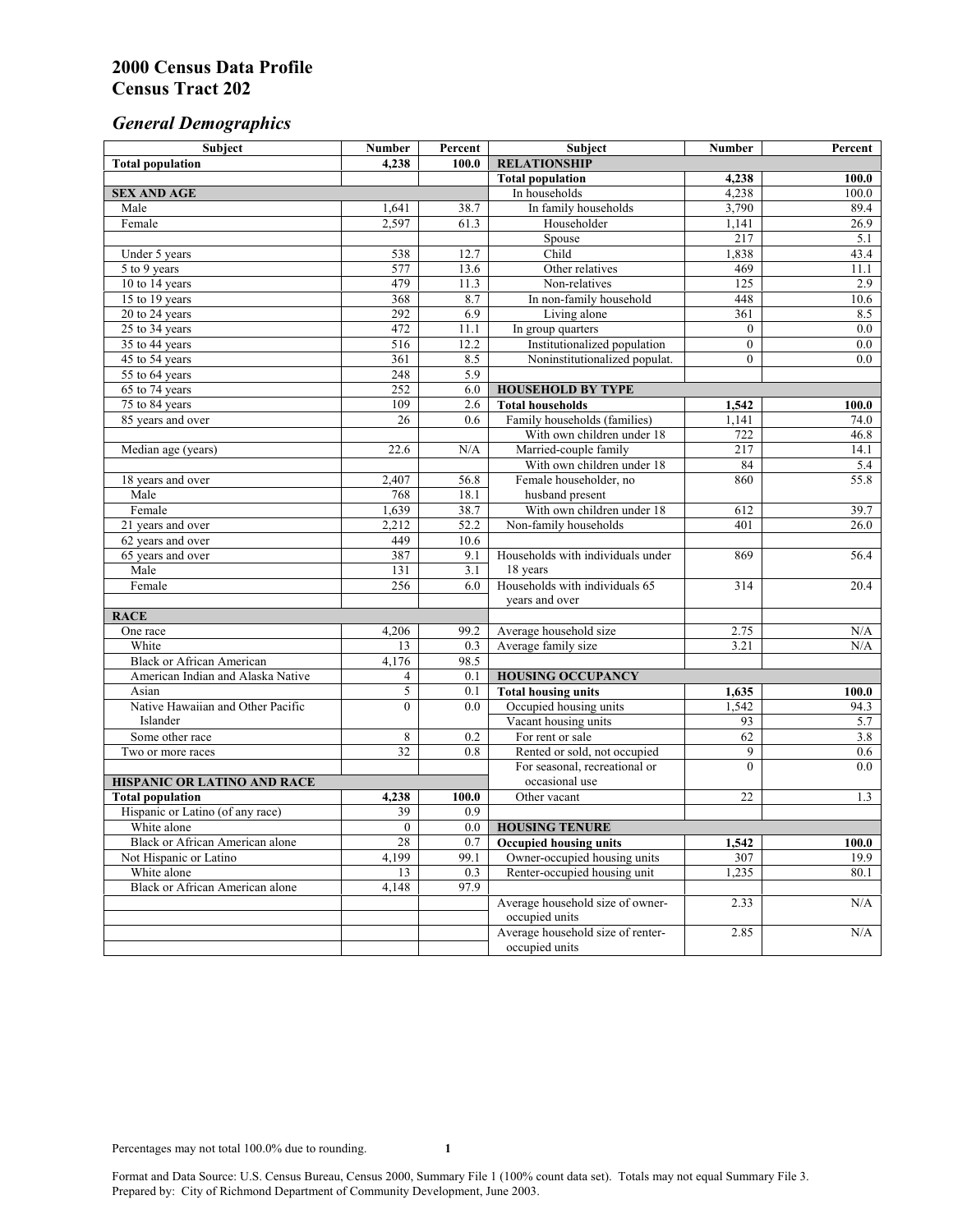## *Social Characteristics*

| <b>Subject</b>                                             | <b>Number</b>            | Percent             | <b>Subject</b>                                         | <b>Number</b>  | Percent    |
|------------------------------------------------------------|--------------------------|---------------------|--------------------------------------------------------|----------------|------------|
| <b>SCHOOL ENROLLMENT</b>                                   | <b>RESIDENCE IN 1995</b> |                     |                                                        |                |            |
| Population 3 years and over enrolled in                    | 1,658                    | 100.0               | Population 5 years and over                            | 3,799          | 100.0      |
| school                                                     |                          |                     | Same house in 1995                                     | 1,807          | 47.6       |
| Nursery school, preschool                                  | 147                      | 8.9                 | Different house in the U.S. in                         | 1.948          | 51.3       |
| Kindergarten                                               | 99                       | 6.0                 | 1995                                                   |                |            |
| Elementary school (grades 1-8)                             | 933                      | 56.3                | Same county                                            | 1,312          | 34.5       |
| High school (grades 9-12)                                  | 360                      | 21.7                | Different county                                       | 636            | 16.7       |
| College or graduate school                                 | 119                      | 7.2                 | Same state                                             | 422            | 11.1       |
|                                                            |                          |                     | Different state                                        | 214            | 5.6        |
| <b>EDUCATIONAL ATTAINMENT</b>                              |                          |                     | Elsewhere in 1995                                      | 44             | 1.2        |
| Population 25 years and over                               | 2,049                    | 100.0               |                                                        |                |            |
| Less than 9 <sup>th</sup> grade                            | 361                      | 17.6                | NATIVITY AND PLACE OF BIRTH                            |                |            |
| $9th$ to $12th$ grade, no diploma                          | 648                      | 31.6                | <b>Total population</b>                                | 4,314          | 100.0      |
| High school graduate (includes equivalency)                | 719                      | 35.1                | Native                                                 | 4.298          | 99.6       |
| Some college, no degree                                    | 218                      | 10.6                | <b>Born</b> in United States                           | 4,288          | 99.4       |
| Associate degree                                           | 42                       | 2.0                 | State of residence                                     | 3,612          | 83.7       |
| Bachelor's degree                                          | 38                       | 1.9                 | Different state                                        | 676            | 15.7       |
| Graduate or professional degree                            | 23                       | 1.1                 | Born outside United States                             | 10             | 0.2        |
| Percent high school graduate or higher                     | 50.8%                    | N/A                 | Foreign born                                           | 16             | 0.4        |
| Percent bachelor's degree or higher                        | 3.0%                     | N/A                 | Entered 1990 to March 2000                             | $\mathbf{0}$   | 0.0        |
|                                                            |                          |                     | Naturalized citizen                                    | $\overline{7}$ | 0.2        |
| <b>MARITAL STATUS</b>                                      |                          | Not a citizen       | $\mathbf{Q}$                                           | 0.2            |            |
| Population 15 years and over                               | 2,688                    | 100.0               |                                                        |                |            |
| Never married                                              | 1,341                    | 49.9                | <b>REGION OF BIRTH OF FOREIGN BORN</b>                 |                |            |
| Now married, not including separated                       | 587                      | 21.8                | Total (excluding born at sea)                          | 16             | 100.0      |
| Separated                                                  | 206                      | 7.7                 | Europe                                                 | $\overline{0}$ | 0.0        |
| Widowed                                                    | 267                      | 9.9                 | Asia                                                   | $\overline{0}$ | 0.0        |
| Female                                                     | 223                      | 8.3                 | Africa                                                 | 9              | 56.3       |
| Divorced                                                   | 287                      | 10.7                | Oceania                                                | $\Omega$       | 0.0        |
| Female                                                     | 190                      | 7.1                 | Latin America                                          | $\tau$         | 43.8       |
|                                                            |                          |                     | Northern America                                       | $\overline{0}$ | 0.0        |
| <b>GRANDPARENTS AS CAREGIVERS</b>                          |                          |                     |                                                        |                |            |
| Grandparent living in household with                       | 172                      | 100.0               | <b>LANGUAGE SPOKEN AT HOME</b>                         |                |            |
| one or more own grandchildren under 18                     |                          |                     | Population 5 years and over                            | 3,799          | 100.0      |
| years                                                      | 119                      |                     | English only                                           | 3,690<br>109   | 97.1       |
| Grandparent responsible for grandchildren                  |                          | 69.2                | Language other than English<br>Speak English less than | 34             | 2.9<br>0.9 |
|                                                            |                          |                     | "very well"                                            |                |            |
| <b>VETERAN STATUS</b>                                      |                          |                     | Spanish                                                | 79             | 2.1        |
| Civilian population 18 years and over<br>Civilian veterans | 2,429<br>194             | 100.0<br>8.0        |                                                        | 28             | 0.7        |
|                                                            |                          |                     | Speak English less than<br>"very well"                 |                |            |
| <b>DISABILITY STATUS OF THE CIVILIAN</b>                   |                          | Other Indo-European | 6                                                      | 0.2            |            |
| NONINSTITUTIONALIZED POPULATION                            | languages                |                     |                                                        |                |            |
| Population 5 to 20 years                                   | Speak English less than  | 6                   | 0.2                                                    |                |            |
| With a disability                                          | 1,540<br>224             | 100.0<br>14.5       | "very well"                                            |                |            |
| Population 21 to 64 years                                  | 1.828                    | 100.0               | Asian and Pacific Island                               | $\theta$       | 0.0        |
| With a disability                                          | 737                      | 40.3                | languages                                              |                |            |
| Percent employed                                           | 38.9%                    | N/A                 | Speak English less than                                | $\mathbf{0}$   | 0.0        |
| No disability                                              | 1,091                    | 59.7                | "very well"                                            |                |            |
| Percent employed                                           | 52.2%                    | N/A                 | Other Languages                                        | 24             | 0.6        |
| Population 65 years and over                               | 431                      | 100.0               | Speak English less than                                | $\mathbf{0}$   | 0.0        |
| With a disability                                          | 252                      | 58.5                | "very well"                                            |                |            |

Format and Data Source: U.S. Bureau of the Census, Census 2000, Summary File 3 (sample data set). Totals may not equal Summary File 1 due to sampling.

Prepared by: City of Richmond Department of Community Development, June 2003.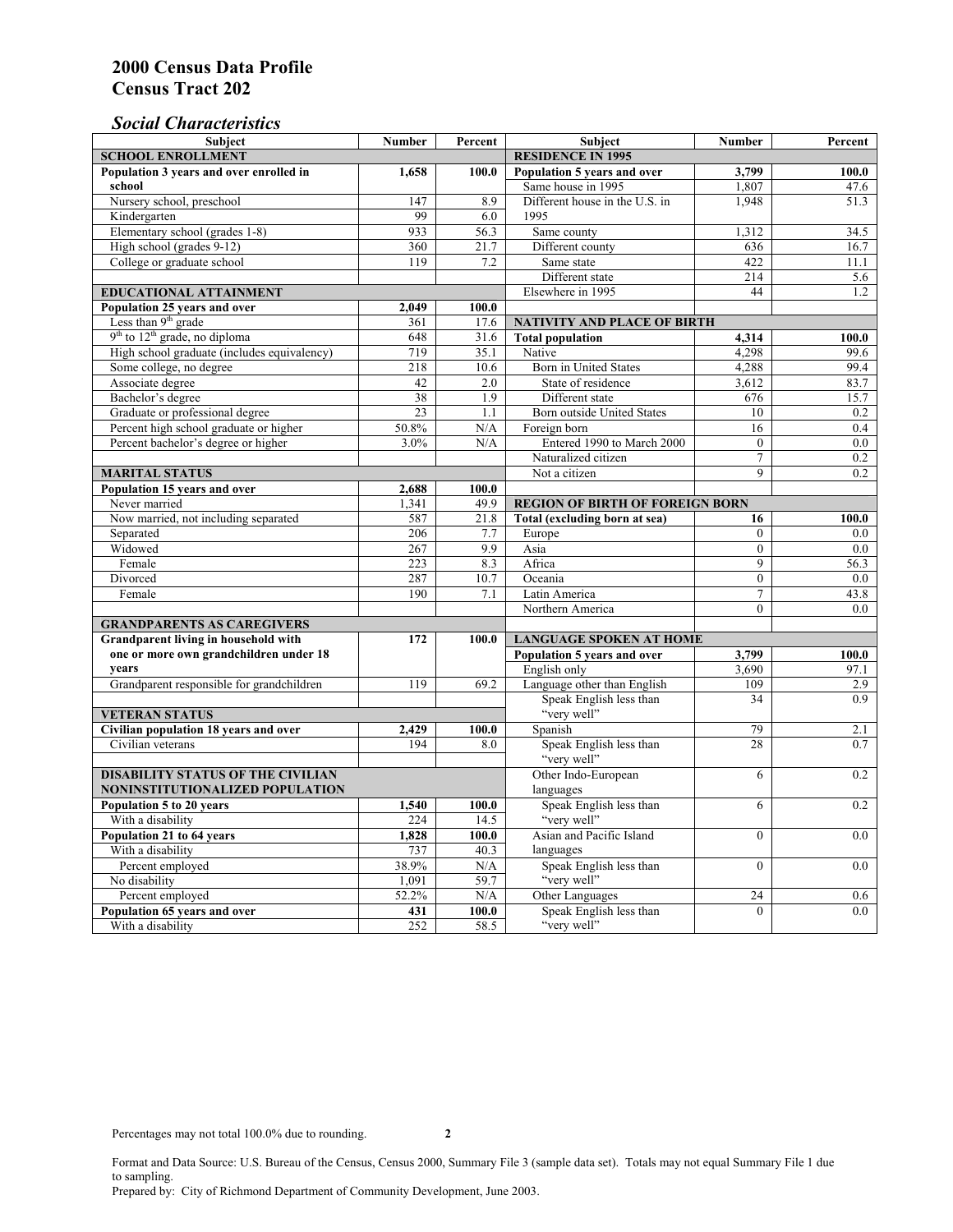## *Economic Characteristics*

| <b>Subject</b>                                     | <b>Number</b>    | Percent               | <b>Subject</b>                       | <b>Number</b>    | Percent          |
|----------------------------------------------------|------------------|-----------------------|--------------------------------------|------------------|------------------|
| <b>EMPLOYMENT STATUS</b>                           |                  | <b>INCOME IN 1999</b> |                                      |                  |                  |
| Population 16 years and over                       | 2,578            | 100.0                 | <b>Households</b>                    | 1,575            | 100.0            |
| In labor force                                     | 1,305            | 50.6                  | Less than \$10,000                   | 615              | 39.0             |
| Civilian labor force                               | 1,305            | 50.6                  | \$10,000 to \$14,999                 | 216              | 13.7             |
| Employed                                           | 1,000            | 38.8                  | \$15,000 to \$24,999                 | 289              | 18.3             |
| Unemployed                                         | 305              | 11.8                  | \$25,000 to \$34,999                 | 222              | 14.1             |
| Percent of civilian labor force                    | 23.4%            | N/A                   | \$35,000 to \$49,999                 | 166              | 10.5             |
| Armed Forces                                       | $\mathbf{0}$     | 0.0                   | \$50,000 to \$74,999                 | 44               | 2.8              |
| Not in labor force                                 | 1,273            | 49.4                  | \$75,000 to \$99,999                 | 18               | 1.1              |
| Females 16 years and over                          | 1,718            | 100.0                 | \$100,000 to \$149,999               | $\boldsymbol{0}$ | 0.0              |
| In labor force                                     | 854              | 49.7                  | \$150,000 to \$199,999               | 5                | 0.3              |
| Civilian labor force                               | 854              | 49.7                  | \$200,000 or more                    | $\mathbf{0}$     | $0.0\,$          |
| Employed                                           | 636              | 37.0                  | Median household income (dollars)    | 13,778           | N/A              |
| Own children under 6 years                         | 564              | 100.0                 |                                      |                  |                  |
| All parents in family in labor force               | 316              | 56.0                  | With earnings                        | 1,032            | 65.5             |
|                                                    |                  |                       | Mean earnings (dollars)              | 18,820           | N/A              |
| <b>COMMUTING TO WORK</b>                           |                  |                       | With Social Security income          | 441              | 28.0             |
| Workers 16 years and over                          | 947              | 100.0                 | Mean Social Security income          | 8,486            | N/A              |
| Car, truck, or van - drove alone                   | 410              | 43.3                  | (dollars)                            |                  |                  |
| Car, truck, or van – carpooled                     | 184              | 19.4                  | With Supplemental Security income    | 222              | 14.1             |
| Public transportation (including taxicab)          | 301              | 31.8                  | Mean Supplemental Security           | 5,344            | N/A              |
| Walked                                             | 30               | 3.2                   | income (dollars)                     |                  |                  |
| Other means                                        | 14               | 1.5                   | With public assistance income        | 295              | 18.7             |
| Worked at home                                     | 8                | 0.8                   | Mean public assistance income        | 1,933            | N/A              |
| Mean travel time to work (minutes)                 | 30.0             | N/A                   | (dollars)                            |                  |                  |
|                                                    |                  |                       | With retirement income (dollars)     | 229              | 14.5             |
| Employed civilian population 16 years and over     | 1.000            | 100.0                 | Mean retirement income (dollars)     | 11.048           | N/A              |
| <b>OCCUPATION</b>                                  |                  |                       |                                      |                  |                  |
| Management, professional, and related occupations  | 79               | 7.9                   | <b>Families</b>                      | 1,177            | 100.0            |
| Service occupations                                | 356              | 35.6                  | Less than \$10,000                   | 421              | 35.8             |
| Sales and office occupations                       | 254              | 25.4                  | \$10,000 to \$14,999                 | 177              | 15.0             |
| Farming, fishing, and forestry occupations         | $\boldsymbol{0}$ | 0.0                   | \$15,000 to \$24,999                 | 212              | 18.0             |
| Construction, extraction, and maintenance          | 78               | 7.8                   | \$25,000 to \$34,999                 | 166              | 14.1             |
| occupations                                        |                  |                       | \$35,000 to \$49,999                 | 134              | 11.4             |
| Production, transportation, and material moving    | 233              | 23.3                  | \$50,000 to \$74,999                 | 44               | 3.7              |
| occupations                                        |                  |                       | \$75,000 to \$99,999                 | 18               | 1.5              |
|                                                    |                  |                       | \$100,000 to \$149,999               | $\mathbf{0}$     | 0.0              |
| <b>INDUSTRY</b>                                    |                  |                       | \$150,000 to \$199,999               | 5                | 0.4              |
| Agriculture, forestry, fishing and hunting, and    | 9                | 0.9                   | \$200,000 or more                    | $\theta$         | $\overline{0.0}$ |
| mining                                             |                  |                       | Median family income (dollars)       | 14,661           | $\rm N/A$        |
| Construction                                       | 63               | 6.3                   |                                      |                  |                  |
| Manufacturing                                      | 126              | 12.6                  | Per capita income (dollars)          | 6,657            | N/A              |
| Wholesale trade                                    | 35               | 3.5                   | <b>Median earnings (dollars)</b>     |                  |                  |
| Retail trade                                       | 155              | 15.5                  | Male full-time, year-round workers   | 23,750           | N/A              |
| Transportation and warehousing, and utilities      | 36               | 3.6                   | Female full-time, year-round workers | 16,083           | N/A              |
| Information                                        | 17               | 1.7                   |                                      | Number           | Percent          |
| Finance, insurance, real estate, and rental and    | 22               | 2.2                   |                                      | below            | below            |
| leasing                                            |                  |                       |                                      | poverty          | poverty          |
| Professional, scientific, management,              | 69               | 6.9                   | Subject                              | level            | level            |
| administrative, and waste management services      |                  |                       | <b>POVERTY STATUS IN 1999</b>        |                  |                  |
| Educational, health and social services            | 22               | 22.2                  | <b>Families</b>                      | 573              | 48.7             |
| Arts, entertainment, recreation, accommodation and | 111              | 11.1                  | With related children under 18 years | 514              | 59.1             |
| food services                                      |                  |                       | With related children under 5 years  | 255              | 67.3             |
| Other services (except public administration)      | 62               | 6.2                   | Families with female householder, no | 534              | 62.7             |
| Public Administration                              | 73               | 7.3                   | husband present                      |                  |                  |
|                                                    |                  |                       | With related children under 18 years | 483              | 67.5             |
| <b>CLASS OF WORKER</b>                             |                  |                       | With related children under 5 years  | 247              | 75.3             |
| Private wage and salary workers                    | 771              | 77.1                  | Individuals                          | 2,307            | 53.5             |
| Government workers                                 | 188              | 18.8                  | 18 years and over                    | 1,041            | 42.9             |
| Self-employed workers in own not incorporated      | 41               | 4.1                   | 65 years and over                    | 119              | 27.6             |
| business                                           |                  |                       | Related children under 18 years      | 1,258            | 67.2             |
| Unpaid family workers                              | $\mathbf{0}$     | 0.0                   | Related children 5 to 17 years       | 874              | 64.5             |
|                                                    |                  |                       | Unrelated individuals 15 years and   | 293              | 55.1             |
|                                                    |                  |                       | over                                 |                  |                  |

Percentages may not total 100.0% due to rounding. **3** 

Format and Data Source: U.S. Bureau of the Census, Census 2000, Summary File 3 (sample data set). Totals may not equal Summary File 1 due to sampling.

Prepared by: City of Richmond Department of Community Development, June 2003.